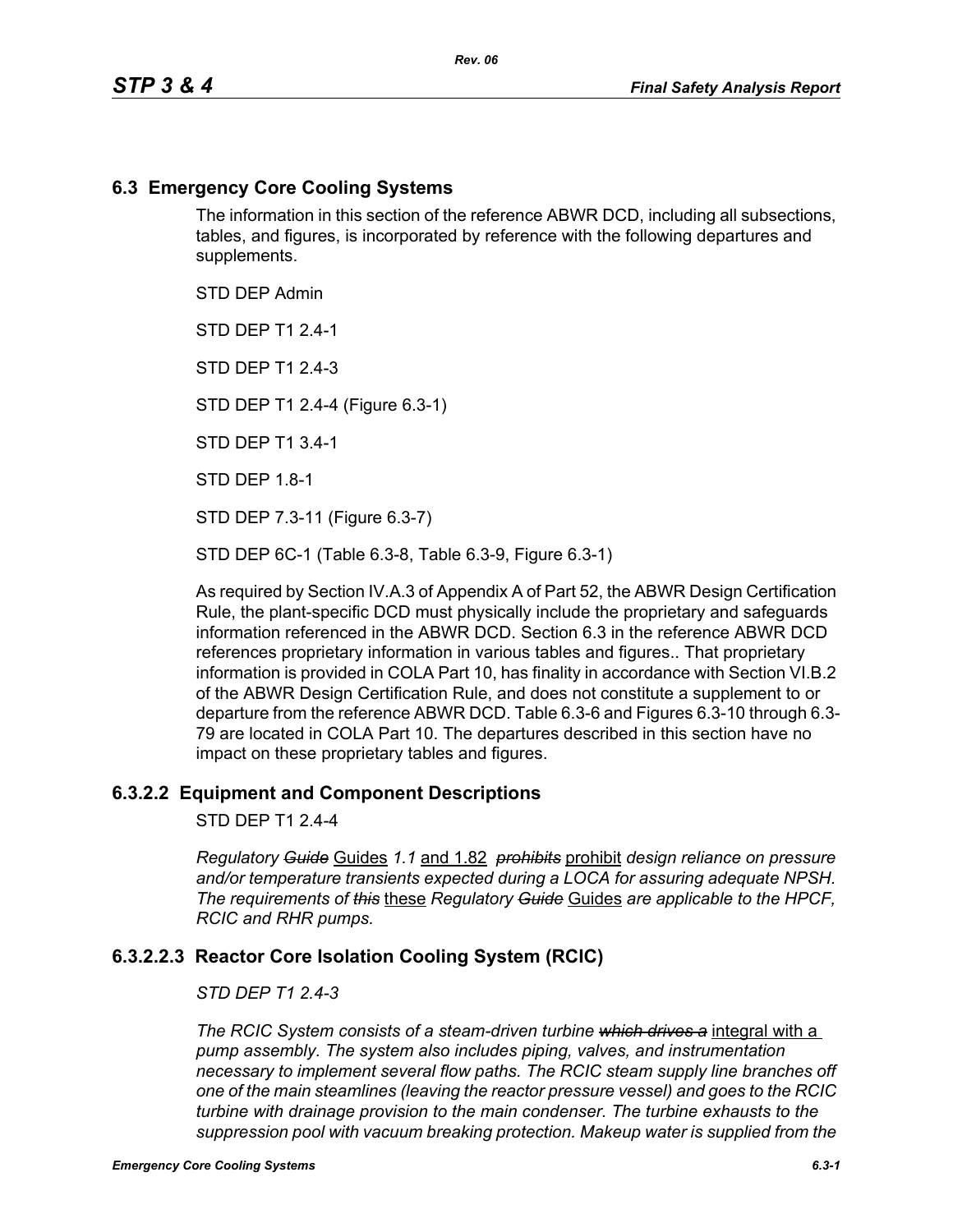*CST and the suppression pool with the preferred source being the CST. RCIC pump discharge lines include the main discharge line to the feedwater line, a test return line to the suppression pool, a minimum flow bypass line to the pool*suppression pool*,and a cooling water supply line to auxiliary equipment. The piping configuration and instrumentation is shown in Figure 5.4-8. The process diagram is given in Figure 5.4-9.*

# **6.3.2.2.4 Residual Heat Removal System (RHR)**

## STD DEP T1 2.4-1

*In the shutdown cooling mode, with the pump suction being taken from the reactor pressure vessel (via the shutdown cooling lines), the pump discharge within these loops provides a flow path back to the reactor vessel via the core cooling discharge return lines, and feedwater line, or to the upper reactor well via the fuel cooling system (on two loops only).*

*With the pump suction being taken from the skimmer surge tanks of the fuel pool cooling system, the pump discharge is returned to the fuel pool on two loops only.*

*For each loop, a minimum flow bypass line is also provided to return water to the suppression pool to prevent pump damage due to overheating when the injection valves on the main discharge lines are closed. The bypass line connects to the main discharge lines between the main pump and the discharge check valve. A motoroperated valve on the bypass line automatically closes when flow in the main discharge line is sufficient to provide the required pump cooling. A flow element in the main discharge line measures system flow rate during LOCA and test conditions and automatically controls the motor-operated valve on the bypass lines. The motoroperated valve does not receive* an *automatic signals* to open *unless the associate pump indicates a high discharge pressure.*

## **6.3.3.2 Acceptance Criteria for ECCS Performance**

STD DEP Admin

#### *Criterion 2: Maximum Cladding Oxidation*

*"The calculated total local oxidation of the cladding shall nowhere exceed 0.17 times the total cladding thickness before oxidation." Conformance to Criterion 2 is shown in Figure 6.3-10 (Break Spectrum) and Table 6.3-4 (Summary of LOCA Analysis Results) for the system response analysis. This limit will be assured for the limiting break. See Subsection [6.3.6](#page-2-0) for COL license information.*

#### *Criterion 4: Coolable Geometry*

*"Calculated changes in core geometry shall be such that the core remains amenable to cooling." As described in Reference 6.2-1* 6.3-1*, Section III.A, conformance to Criterion 4 is demonstrated by conformance to Criteria 1 and 2.*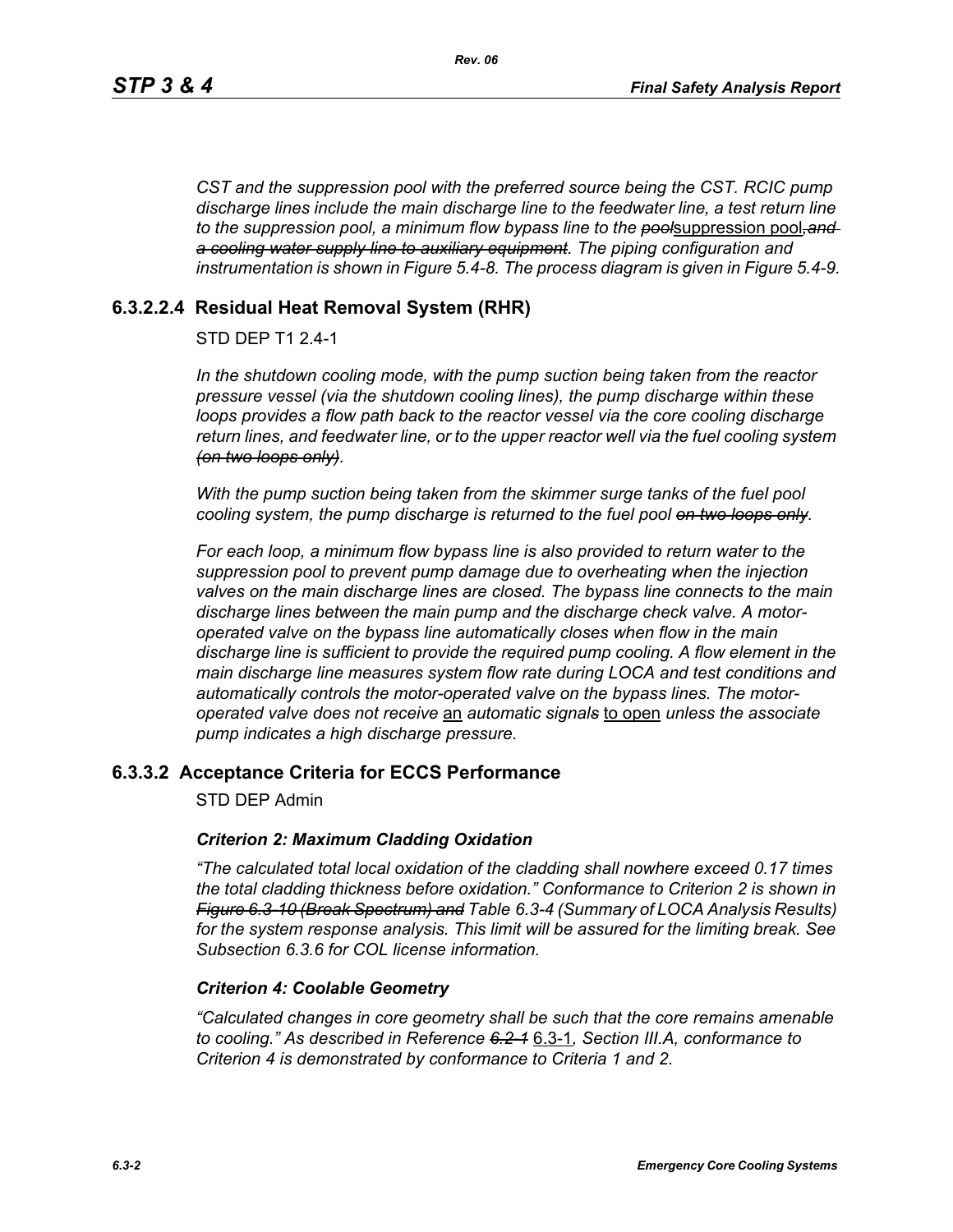### *Criterion 5: Long-Term Cooling*

*"After any calculated successful initial operation of the ECCS, the calculated core temperature shall be maintained at an acceptably low value and decay heat shall be removed for the extended period of time required by the long-lived radioactivity remaining in the core." Conformance to Criterion 5 is demonstrated generically for GE BWRs in Reference 6.2-1* 6.3-1*, Section III.A. Briefly summarized, for any LOCA, the water level can be restored to a level above the top of the core and maintained there indefinitely.*

## **6.3.3.10 Severe Accident Considerations**

STD DEP Admin

*If the LPFL is not initiated in time to prevent core damage*, LPFL injection is still beneficial *by enhancing cooling and preventing radioactive heating from the core debris. If injection is initiated prior to vessel failure, melt progression may be arrested in-vessel. However, if vessel failure occurs, debris will relocate from the vessel breach into the lower drywell. Water flowing into the lower drywell will cover the core debris and enhance debris cooling.*

## **6.3.4.2.2 ADS Testing**

STD DEP T1 3.4-1

*An ADS logic system functional test and simulated automatic operation of all ADS logic channels are to be performed at least once per plant operating interval between reactor refuelings. Instrumentation*Sensor and logic *channels are demonstrated operable by the performance of a channel*divisional *functional test and a trip unit calibration at least once per month and a transmitter calibration at least once per operating interval.*

#### **6.3.5 Instrumentation Requirements**

STD DEP 1.8-1

*All instrumentation required for automatic and manual initiation of the HPCF, RCIC, RHR and ADS Systems is discussed in Subsection 7.3.1, and is designed to meet the requirements of IEEE-279*603 *and other applicable regulatory requirements. The HPCF, RCIC, RHR and ADS Systems can be manually initiated from the control room.*

#### <span id="page-2-0"></span>**6.3.6 COL License Information**

#### **6.3.6.1 ECCS Performance Results**

The following site-specific supplement addresses COL License Information Item 6.6.

No departures are being taken from the fuel design licensing basis that is described in the reference ABWR DCD, including the core loading map used for response analysis in Figure 4.3-1 and the basic control strategy in Table 4A-1. Consequently, the exposure-dependent MAPLHGR, peak cladding temperature, and oxidation fraction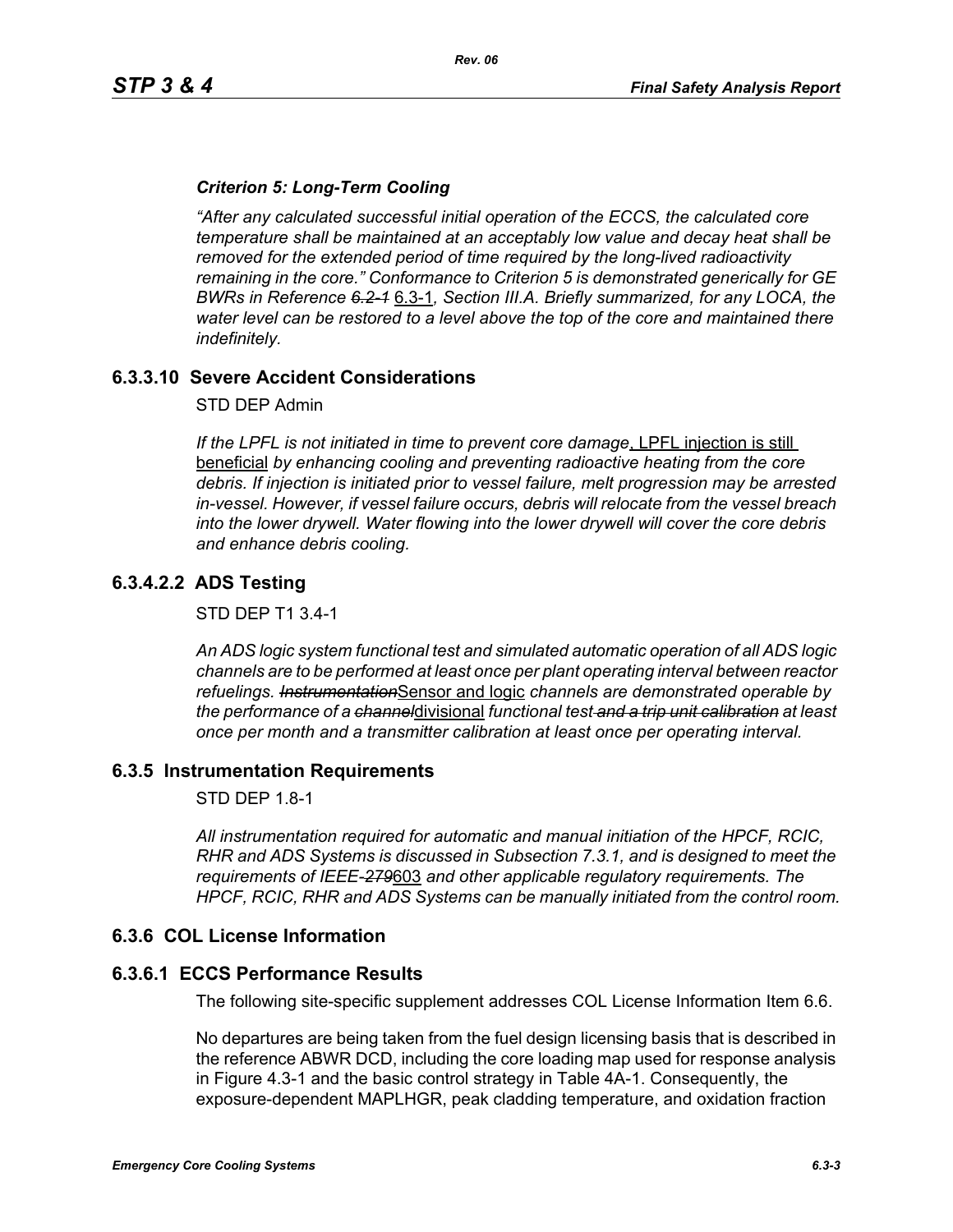for the initial core bundle design based on the limiting break size are provided in subsection 6.3.3 of the DCD.

# **6.3.6.2 ECCS Testing Requirements**

The following site-specific supplement addresses COL License Information Item 6.7.

In accordance with the Technical Specifications, a test will be performed every refueling outage in which each ECCS subsystem is actuated through the emergency operating sequence. The test procedure will be developed consistent with the plant operating procedure development plan in Section 13.5. (COM 6.3-2)

## **6.3.6.3 Limiting Break Results**

The following site-specific supplement addresses COL License Information Item 6.7a.

No departures are being taken from the fuel design licensing basis that is described in the reference ABWR DCD, including the core loading map used for response analysis in Figure 4.3-1 and the basic control strategy in Table 4A-1. Consequently, the analysis results for the limiting break for the bundle design are provided in subsection 6.3.3.7.3 of the DCD.